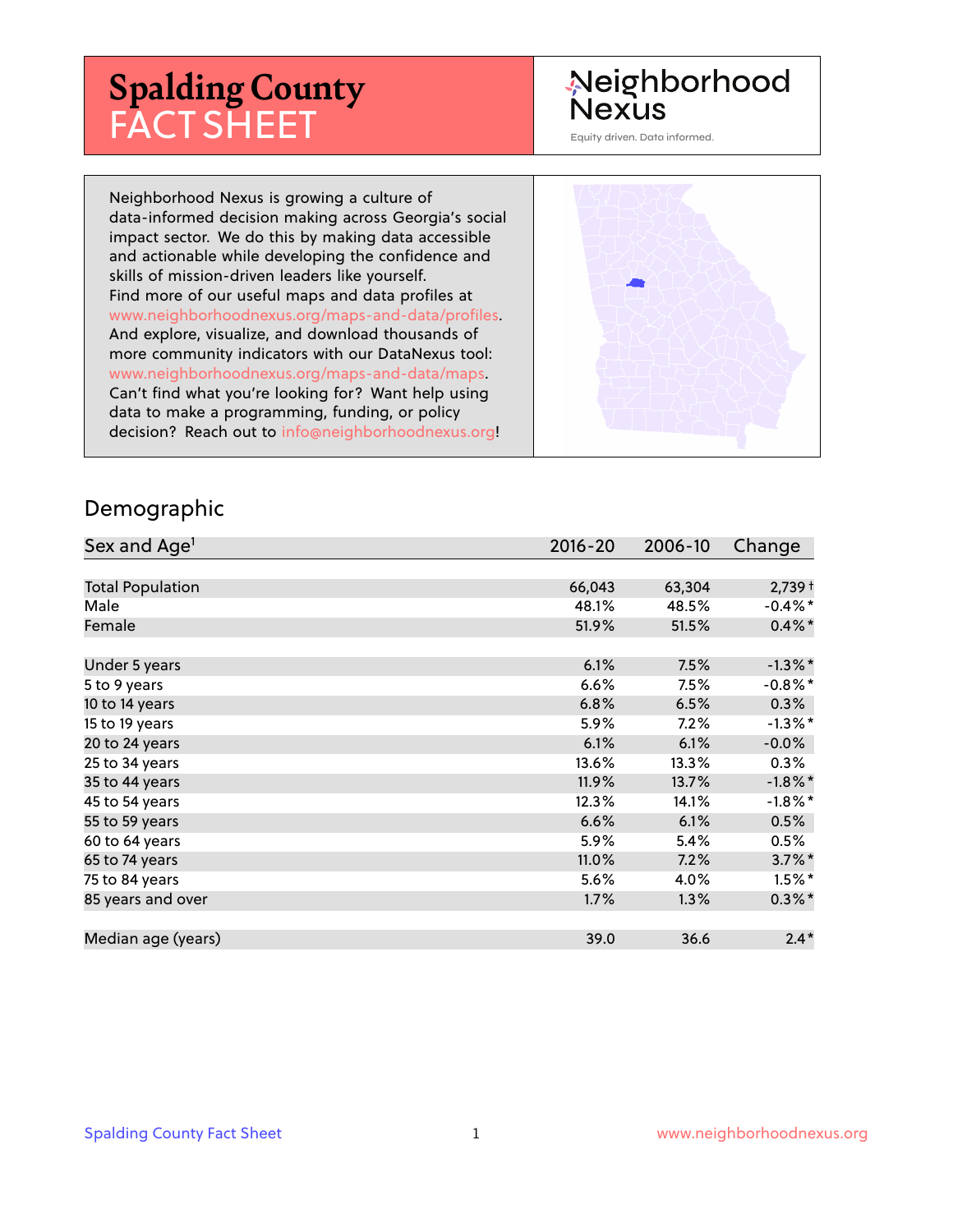## Demographic, continued...

| Race <sup>2</sup>                                   | $2016 - 20$ | 2006-10 | Change      |
|-----------------------------------------------------|-------------|---------|-------------|
| <b>Total population</b>                             | 66,043      | 63,304  | $2,739+$    |
| One race                                            | 97.7%       | 98.8%   | $-1.0\%$ *  |
| White                                               | 61.6%       | 63.5%   | $-1.8\%$ *  |
| <b>Black or African American</b>                    | 34.2%       | 32.9%   | $1.2\%$ *   |
| American Indian and Alaska Native                   | 0.4%        | 0.3%    | 0.1%        |
| Asian                                               | 1.1%        | 0.8%    | 0.3%        |
| Native Hawaiian and Other Pacific Islander          | 0.0%        | 0.0%    | 0.0%        |
| Some other race                                     | 0.5%        | 1.4%    | $-0.9\%$ *  |
| Two or more races                                   | 2.3%        | 1.2%    | $1.0\%$ *   |
| Race alone or in combination with other race(s) $3$ | $2016 - 20$ | 2006-10 | Change      |
| Total population                                    | 66,043      | 63,304  | $2,739+$    |
| White                                               | 63.7%       | 64.5%   | $-0.8%$     |
| <b>Black or African American</b>                    | 35.7%       | 33.5%   | $2.1\%$ *   |
| American Indian and Alaska Native                   | 0.6%        | 0.7%    | $-0.1%$     |
| Asian                                               | 1.4%        | 1.0%    | $0.3\%$ *   |
| Native Hawaiian and Other Pacific Islander          | 0.0%        | 0.0%    | $-0.0%$     |
| Some other race                                     | 0.9%        | 1.6%    | $-0.7%$     |
| Hispanic or Latino and Race <sup>4</sup>            | $2016 - 20$ | 2006-10 | Change      |
| <b>Total population</b>                             | 66,043      | 63,304  | $2,739+$    |
| Hispanic or Latino (of any race)                    | 4.7%        | 3.6%    | $1.1%$ †    |
| Not Hispanic or Latino                              | 95.3%       | 96.4%   | $-1.1%$ +   |
| White alone                                         | 57.8%       | 61.5%   | $-3.6\%$ *  |
| Black or African American alone                     | 34.2%       | 32.7%   | $1.5\%$ *   |
| American Indian and Alaska Native alone             | 0.4%        | 0.3%    | 0.1%        |
| Asian alone                                         | 1.0%        | 0.8%    | 0.2%        |
| Native Hawaiian and Other Pacific Islander alone    | 0.0%        | 0.0%    | $0.0\%$     |
| Some other race alone                               | 0.1%        | 0.1%    | $-0.0%$     |
| Two or more races                                   | 1.8%        | 1.1%    | $0.7%$ *    |
| U.S. Citizenship Status <sup>5</sup>                | $2016 - 20$ | 2006-10 | Change      |
| Foreign-born population                             | 1,999       | 1,870   | 129         |
| Naturalized U.S. citizen                            | 53.7%       | 30.7%   | 23.0%*      |
| Not a U.S. citizen                                  | 46.3%       | 69.3%   | $-23.0\%$ * |
|                                                     |             |         |             |
| Citizen, Voting Age Population <sup>6</sup>         | $2016 - 20$ | 2006-10 | Change      |
| Citizen, 18 and over population                     | 49,676      | 45,813  | 3,863*      |
| Male                                                | 47.0%       | 47.2%   | $-0.2%$     |
| Female                                              | 53.0%       | 52.8%   | $0.2\%$ *   |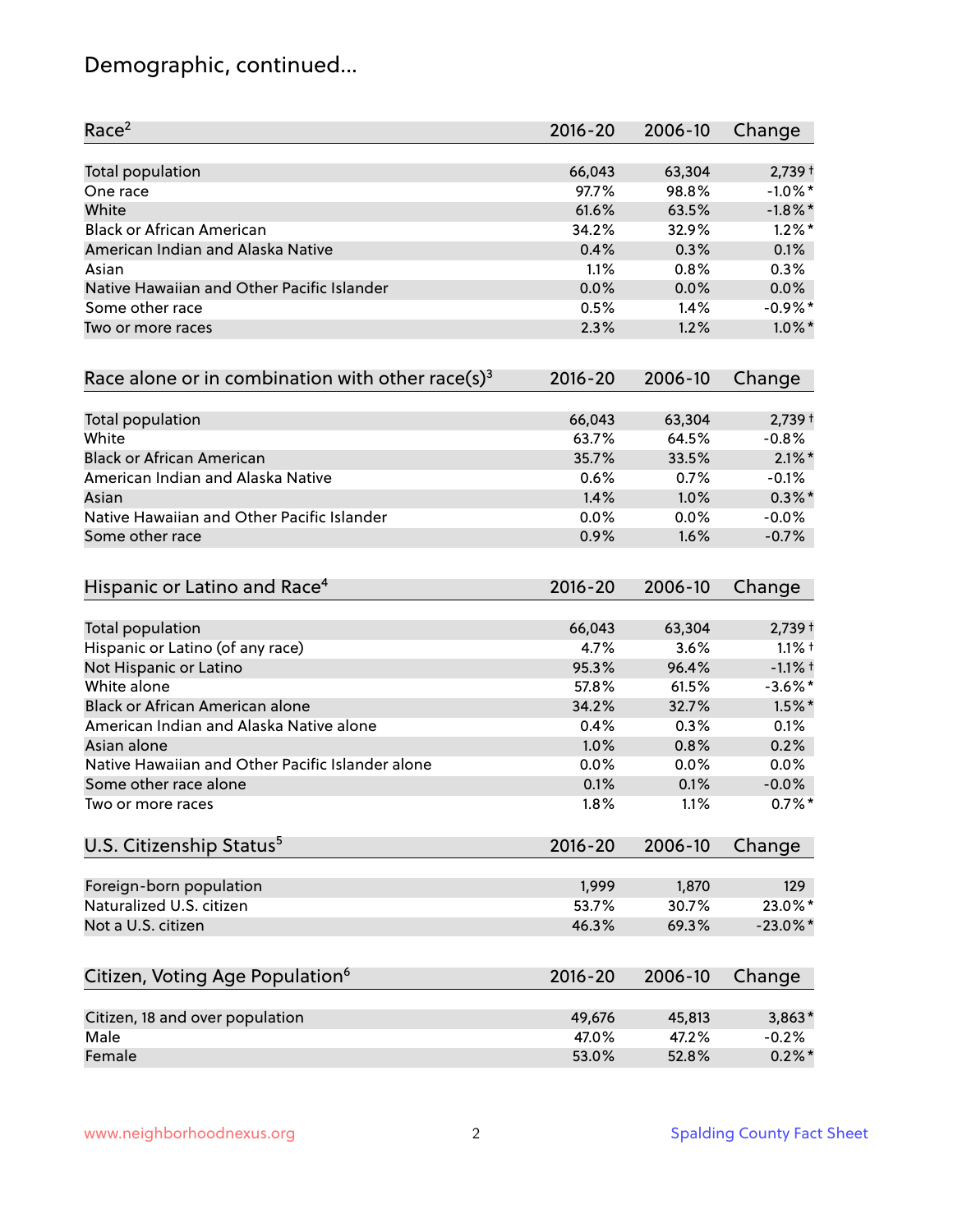#### Economic

| Income <sup>7</sup>                                 | $2016 - 20$ | 2006-10 | Change     |
|-----------------------------------------------------|-------------|---------|------------|
|                                                     |             |         |            |
| All households                                      | 25,693      | 23,105  | 2,588*     |
| Less than \$10,000                                  | 7.1%        | 10.6%   | $-3.5%$ *  |
| \$10,000 to \$14,999                                | 6.5%        | 7.2%    | $-0.7%$    |
| \$15,000 to \$24,999                                | 11.3%       | 13.4%   | $-2.1%$    |
| \$25,000 to \$34,999                                | 10.9%       | 11.8%   | $-0.9%$    |
| \$35,000 to \$49,999                                | 15.2%       | 15.8%   | $-0.7%$    |
| \$50,000 to \$74,999                                | 19.4%       | 18.9%   | 0.5%       |
| \$75,000 to \$99,999                                | 11.4%       | 10.6%   | 0.8%       |
| \$100,000 to \$149,999                              | 11.3%       | 8.3%    | $2.9\%$ *  |
| \$150,000 to \$199,999                              | 3.3%        | 1.8%    | $1.5\%$ *  |
| \$200,000 or more                                   | 3.7%        | 1.6%    | $2.1\%$ *  |
| Median household income (dollars)                   | 48,970      | 41,100  | 7,870*     |
| Mean household income (dollars)                     | 77,242      | 52,155  | 25,087*    |
| With earnings                                       | 70.7%       | 76.1%   | $-5.4\%$ * |
| Mean earnings (dollars)                             | 84,039      | 53,964  | 30,075*    |
| <b>With Social Security</b>                         | 39.4%       | 30.0%   | $9.4\%$ *  |
| Mean Social Security income (dollars)               | 19,784      | 14,444  | $5,341*$   |
| With retirement income                              | 23.8%       | 18.4%   | $5.4\%$ *  |
| Mean retirement income (dollars)                    | 25,408      | 19,396  | $6,012*$   |
| With Supplemental Security Income                   | 10.0%       | 5.3%    | 4.7%*      |
| Mean Supplemental Security Income (dollars)         | 10,492      | 7,020   | $3,471*$   |
| With cash public assistance income                  | 1.9%        | 2.6%    | $-0.7%$    |
| Mean cash public assistance income (dollars)        | 2,210       | 2,643   | $-433$     |
| With Food Stamp/SNAP benefits in the past 12 months | 18.6%       | 15.6%   | $3.0\%$ *  |
|                                                     |             |         |            |
| Families                                            | 17,683      | 16,221  | $1,462*$   |
| Less than \$10,000                                  | 5.0%        | 8.8%    | $-3.8\%$ * |
| \$10,000 to \$14,999                                | 3.8%        | 4.8%    | $-1.0%$    |
| \$15,000 to \$24,999                                | 9.6%        | 11.4%   | $-1.8%$    |
| \$25,000 to \$34,999                                | 7.8%        | 10.2%   | $-2.4%$    |
| \$35,000 to \$49,999                                | 16.6%       | 15.2%   | 1.4%       |
| \$50,000 to \$74,999                                | 21.4%       | 21.4%   | $-0.1%$    |
| \$75,000 to \$99,999                                | 12.0%       | 13.2%   | $-1.2%$    |
| \$100,000 to \$149,999                              | 14.8%       | 10.7%   | $4.1\%$ *  |
| \$150,000 to \$199,999                              | 4.6%        | 2.3%    | $2.3\%$ *  |
| \$200,000 or more                                   | 4.5%        | 2.0%    | $2.5%$ *   |
| Median family income (dollars)                      | 58,486      | 49,640  | 8,846*     |
| Mean family income (dollars)                        | 92,315      | 59,397  | 32,918*    |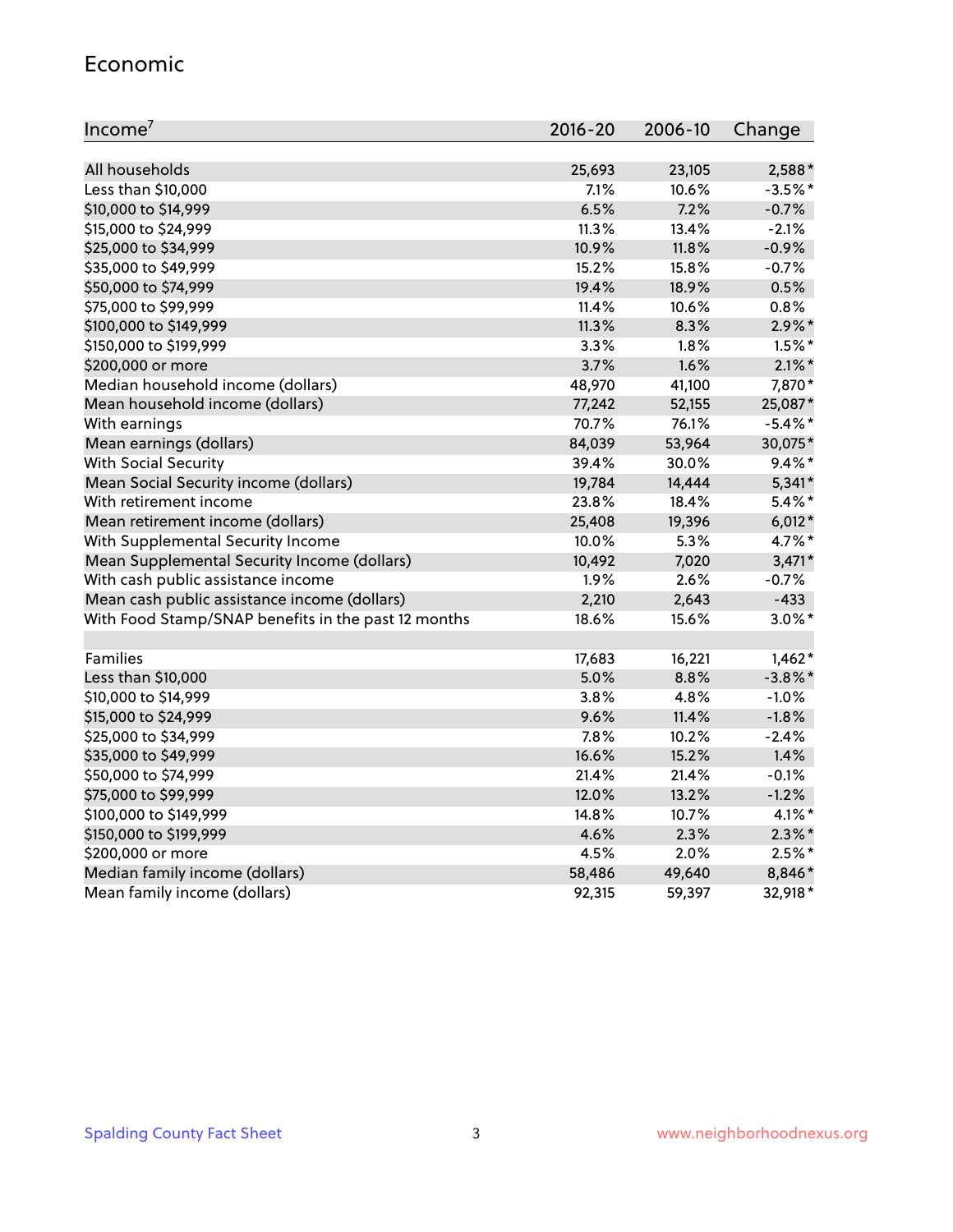### Economic, continued...

| Income, continued <sup>8</sup>                                        | $2016 - 20$ | 2006-10 | Change      |
|-----------------------------------------------------------------------|-------------|---------|-------------|
|                                                                       |             |         |             |
| Nonfamily households                                                  | 8,010       | 6,884   | $1,126*$    |
| Median nonfamily income (dollars)                                     | 28,650      | 25,585  | 3,065       |
| Mean nonfamily income (dollars)                                       | 40,535      | 33,442  | 7,092*      |
| Median earnings for workers (dollars)                                 | 31,543      | 25,730  | $5,813*$    |
| Median earnings for male full-time, year-round workers                | 42,504      | 37,976  | 4,528*      |
| (dollars)                                                             |             |         |             |
| Median earnings for female full-time, year-round workers<br>(dollars) | 35,420      | 30,684  | 4,736*      |
| Per capita income (dollars)                                           | 30,491      | 19,607  | 10,884*     |
|                                                                       |             |         |             |
| Families and People Below Poverty Level <sup>9</sup>                  | $2016 - 20$ | 2006-10 | Change      |
| <b>All families</b>                                                   | 13.5%       |         |             |
|                                                                       |             | 17.2%   | $-3.8\%$ *  |
| With related children under 18 years                                  | 20.2%       | 23.2%   | $-3.0%$     |
| With related children under 5 years only                              | 9.9%        | 25.6%   | $-15.6\%$ * |
| Married couple families                                               | 5.2%        | 4.8%    | 0.4%        |
| With related children under 18 years                                  | 5.8%        | 5.0%    | 0.8%        |
| With related children under 5 years only                              | 0.4%        | 7.3%    | $-6.9\%$ *  |
| Families with female householder, no husband present                  | 31.4%       | 45.8%   | $-14.4\%$ * |
| With related children under 18 years                                  | 37.8%       | 51.8%   | $-14.0\%$ * |
| With related children under 5 years only                              | 21.8%       | 54.7%   | $-32.9%$ *  |
| All people                                                            | 17.5%       | 21.2%   | $-3.6\%$ *  |
| Under 18 years                                                        | 24.4%       | 30.4%   | $-6.0\%$ *  |
| Related children under 18 years                                       | 24.3%       | 30.2%   | $-5.9%$     |
| Related children under 5 years                                        | 25.3%       | 42.0%   | $-16.7\%$ * |
| Related children 5 to 17 years                                        | 24.0%       | 25.4%   | $-1.4%$     |
| 18 years and over                                                     | 15.4%       | 18.0%   | $-2.6\%$ *  |
| 18 to 64 years                                                        | 17.0%       | 18.8%   | $-1.8%$     |
| 65 years and over                                                     | 10.2%       | 14.0%   | $-3.9%$     |
| People in families                                                    | 14.9%       | 19.3%   | $-4.4\%$ *  |
| Unrelated individuals 15 years and over                               | 30.0%       | 31.3%   | $-1.3%$     |
|                                                                       |             |         |             |
| Non-Hispanic white people                                             | 10.7%       | 13.3%   | $-2.6%$     |
| Black or African-American people                                      | 28.5%       | 34.8%   | $-6.3%$     |
| Asian people                                                          | 8.2%        | 31.1%   | $-22.9%$    |
| Hispanic or Latino people                                             | 23.8%       | 28.2%   | $-4.3%$     |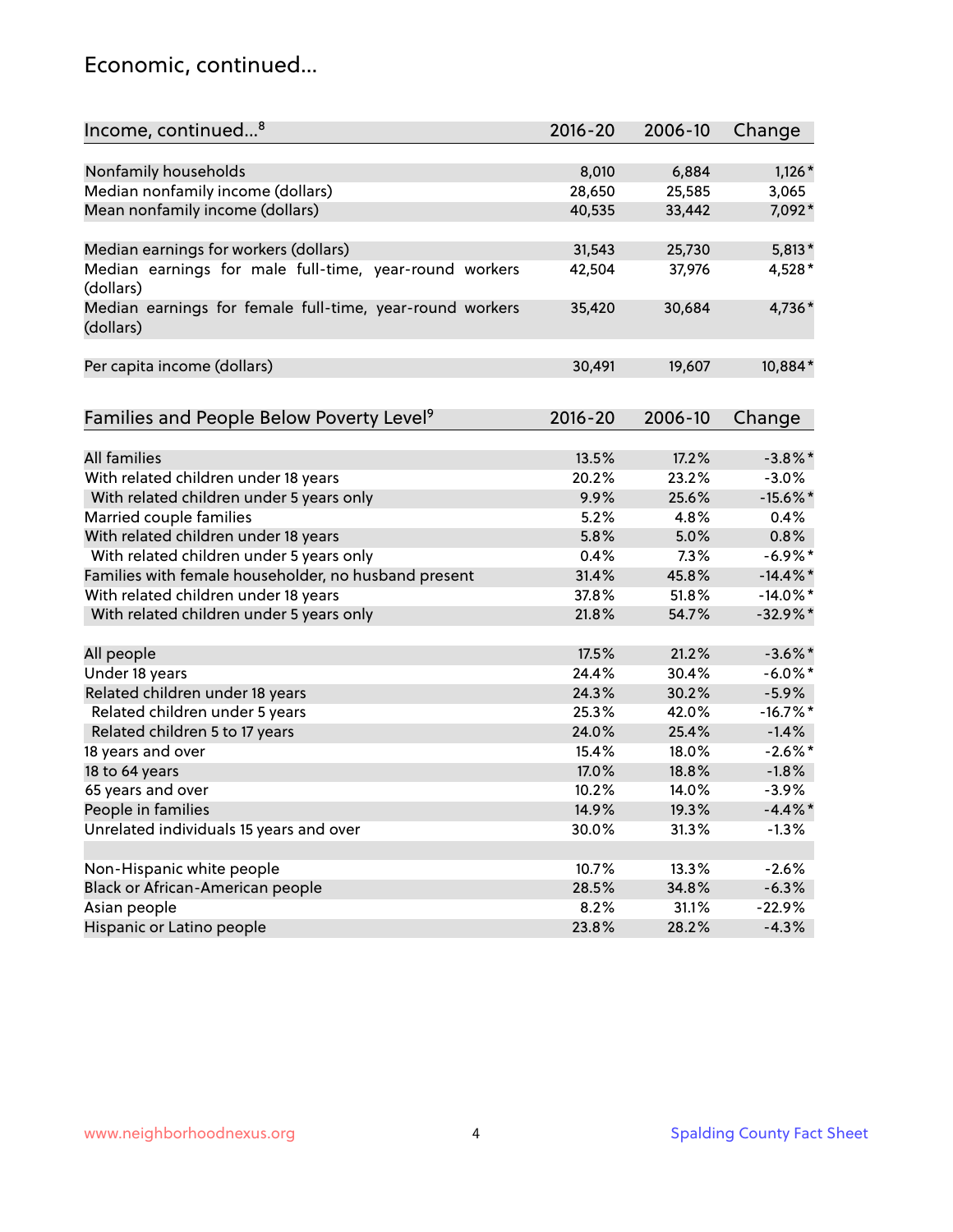## Employment

| Employment Status <sup>10</sup>                                                               | 2010        | 2020    | Change     |
|-----------------------------------------------------------------------------------------------|-------------|---------|------------|
| In Labor Force                                                                                | 28,305      | 28,669  | 28,669     |
| <b>Unemployment Rate</b>                                                                      | 7.6%        | 14.9%   | $-7.3%$    |
| Industry <sup>11</sup>                                                                        | $2016 - 20$ | 2006-10 | Change     |
| Civilian employed population 16 years and over                                                | 27,407      | 26,490  | 917        |
| Agriculture, forestry, fishing and hunting, and mining                                        | 1.1%        | 0.1%    | $1.0\%$ *  |
| Construction                                                                                  | 8.6%        | 8.7%    | $-0.1%$    |
| Manufacturing                                                                                 | 13.7%       | 16.6%   | $-2.8%$ *  |
| Wholesale trade                                                                               | 2.8%        | 3.4%    | $-0.7%$    |
| Retail trade                                                                                  | 13.2%       | 12.4%   | 0.8%       |
| Transportation and warehousing, and utilities                                                 | 8.5%        | 9.4%    | $-0.9%$    |
| Information                                                                                   | 0.6%        | 0.9%    | $-0.3%$    |
| Finance and insurance, and real estate and rental and leasing                                 | 4.2%        | 4.1%    | 0.1%       |
| Professional, scientific, and management, and administrative<br>and waste management services | 7.8%        | 7.6%    | 0.1%       |
| Educational services, and health care and social assistance                                   | 22.1%       | 19.6%   | $2.6\%$ *  |
| Arts, entertainment, and recreation, and accommodation and<br>food services                   | 7.5%        | 7.0%    | 0.5%       |
| Other services, except public administration                                                  | 4.7%        | 5.4%    | $-0.7%$    |
| <b>Public administration</b>                                                                  | 5.2%        | 4.7%    | 0.5%       |
| Occupation <sup>12</sup>                                                                      | $2016 - 20$ | 2006-10 | Change     |
|                                                                                               |             |         |            |
| Civilian employed population 16 years and over                                                | 27,407      | 26,490  | 917        |
| Management, business, science, and arts occupations                                           | 28.6%       | 24.2%   | 4.4%*      |
| Service occupations                                                                           | 14.2%       | 17.9%   | $-3.7\%$ * |
| Sales and office occupations                                                                  | 22.2%       | 24.8%   | $-2.7%$ *  |
| Natural<br>resources,<br>construction,<br>and<br>maintenance<br>occupations                   | 12.5%       | 11.7%   | 0.8%       |
| Production, transportation, and material moving occupations                                   | 22.5%       | 21.3%   | 1.2%       |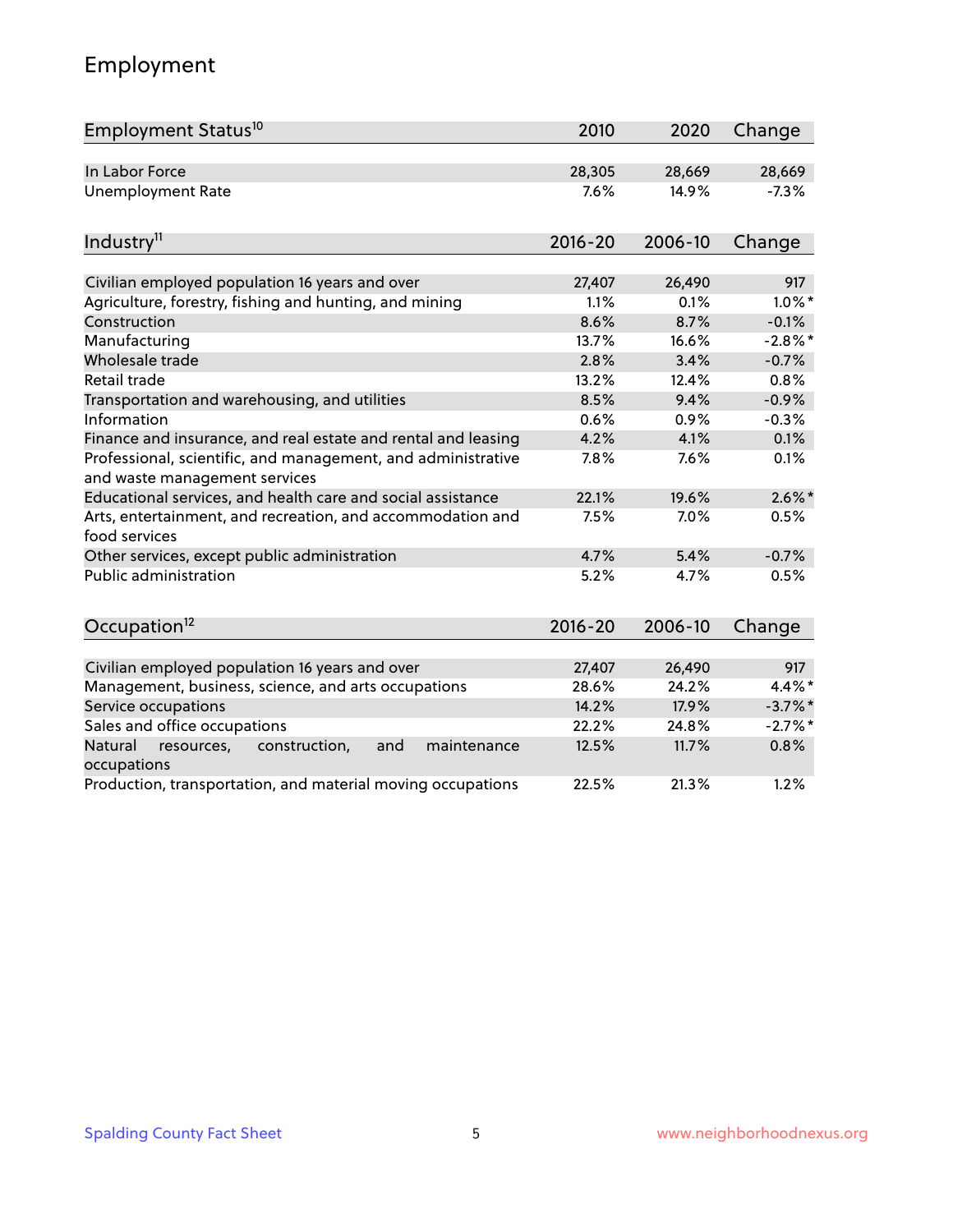## Employment, continued...

| Civilian employed population 16 years and over<br>26,490<br>27,407<br>917<br>77.1%<br>$4.2\%$ *<br>Private wage and salary workers<br>81.3%<br>Government workers<br>15.2%<br>16.4%<br>$-1.2%$<br>Self-employed in own not incorporated business workers<br>$-2.8%$ *<br>3.5%<br>6.3%<br><b>Unpaid family workers</b><br>0.1%<br>0.2%<br>$-0.2%$<br>Job Flows <sup>14</sup><br>2019<br>2010<br>Change<br>Total Jobs in county<br>23,670<br>21,178<br>2,492<br>Held by residents of county<br>28.9%<br>35.1%<br>$-6.2%$<br>6.2%<br>Held by non-residents of county<br>71.1%<br>64.9%<br>Jobs by Industry Sector <sup>15</sup><br>2019<br>2010<br>Change<br>Total Jobs in county<br>23,670<br>21,178<br>2,492<br><b>Goods Producing sectors</b><br>14.4%<br>14.6%<br>$-0.2%$<br>Trade, Transportation, and Utilities sectors<br>17.4%<br>17.3%<br>0.0%<br>All Other Services sectors<br>68.2%<br>68.1%<br>0.1%<br>Total Jobs in county held by county residents<br>6,840<br>7,443<br>$-603$<br><b>Goods Producing sectors</b><br>19.6%<br>15.7%<br>3.9%<br>Trade, Transportation, and Utilities sectors<br>12.8%<br>12.4%<br>0.4%<br>All Other Services sectors<br>$-4.3%$<br>67.6%<br>71.9%<br>Jobs by Earnings <sup>16</sup><br>2019<br>2010<br>Change | Class of Worker <sup>13</sup> | $2016 - 20$ | 2006-10 | Change |
|--------------------------------------------------------------------------------------------------------------------------------------------------------------------------------------------------------------------------------------------------------------------------------------------------------------------------------------------------------------------------------------------------------------------------------------------------------------------------------------------------------------------------------------------------------------------------------------------------------------------------------------------------------------------------------------------------------------------------------------------------------------------------------------------------------------------------------------------------------------------------------------------------------------------------------------------------------------------------------------------------------------------------------------------------------------------------------------------------------------------------------------------------------------------------------------------------------------------------------------------------------|-------------------------------|-------------|---------|--------|
|                                                                                                                                                                                                                                                                                                                                                                                                                                                                                                                                                                                                                                                                                                                                                                                                                                                                                                                                                                                                                                                                                                                                                                                                                                                        |                               |             |         |        |
|                                                                                                                                                                                                                                                                                                                                                                                                                                                                                                                                                                                                                                                                                                                                                                                                                                                                                                                                                                                                                                                                                                                                                                                                                                                        |                               |             |         |        |
|                                                                                                                                                                                                                                                                                                                                                                                                                                                                                                                                                                                                                                                                                                                                                                                                                                                                                                                                                                                                                                                                                                                                                                                                                                                        |                               |             |         |        |
|                                                                                                                                                                                                                                                                                                                                                                                                                                                                                                                                                                                                                                                                                                                                                                                                                                                                                                                                                                                                                                                                                                                                                                                                                                                        |                               |             |         |        |
|                                                                                                                                                                                                                                                                                                                                                                                                                                                                                                                                                                                                                                                                                                                                                                                                                                                                                                                                                                                                                                                                                                                                                                                                                                                        |                               |             |         |        |
|                                                                                                                                                                                                                                                                                                                                                                                                                                                                                                                                                                                                                                                                                                                                                                                                                                                                                                                                                                                                                                                                                                                                                                                                                                                        |                               |             |         |        |
|                                                                                                                                                                                                                                                                                                                                                                                                                                                                                                                                                                                                                                                                                                                                                                                                                                                                                                                                                                                                                                                                                                                                                                                                                                                        |                               |             |         |        |
|                                                                                                                                                                                                                                                                                                                                                                                                                                                                                                                                                                                                                                                                                                                                                                                                                                                                                                                                                                                                                                                                                                                                                                                                                                                        |                               |             |         |        |
|                                                                                                                                                                                                                                                                                                                                                                                                                                                                                                                                                                                                                                                                                                                                                                                                                                                                                                                                                                                                                                                                                                                                                                                                                                                        |                               |             |         |        |
|                                                                                                                                                                                                                                                                                                                                                                                                                                                                                                                                                                                                                                                                                                                                                                                                                                                                                                                                                                                                                                                                                                                                                                                                                                                        |                               |             |         |        |
|                                                                                                                                                                                                                                                                                                                                                                                                                                                                                                                                                                                                                                                                                                                                                                                                                                                                                                                                                                                                                                                                                                                                                                                                                                                        |                               |             |         |        |
|                                                                                                                                                                                                                                                                                                                                                                                                                                                                                                                                                                                                                                                                                                                                                                                                                                                                                                                                                                                                                                                                                                                                                                                                                                                        |                               |             |         |        |
|                                                                                                                                                                                                                                                                                                                                                                                                                                                                                                                                                                                                                                                                                                                                                                                                                                                                                                                                                                                                                                                                                                                                                                                                                                                        |                               |             |         |        |
|                                                                                                                                                                                                                                                                                                                                                                                                                                                                                                                                                                                                                                                                                                                                                                                                                                                                                                                                                                                                                                                                                                                                                                                                                                                        |                               |             |         |        |
|                                                                                                                                                                                                                                                                                                                                                                                                                                                                                                                                                                                                                                                                                                                                                                                                                                                                                                                                                                                                                                                                                                                                                                                                                                                        |                               |             |         |        |
|                                                                                                                                                                                                                                                                                                                                                                                                                                                                                                                                                                                                                                                                                                                                                                                                                                                                                                                                                                                                                                                                                                                                                                                                                                                        |                               |             |         |        |
|                                                                                                                                                                                                                                                                                                                                                                                                                                                                                                                                                                                                                                                                                                                                                                                                                                                                                                                                                                                                                                                                                                                                                                                                                                                        |                               |             |         |        |
|                                                                                                                                                                                                                                                                                                                                                                                                                                                                                                                                                                                                                                                                                                                                                                                                                                                                                                                                                                                                                                                                                                                                                                                                                                                        |                               |             |         |        |
|                                                                                                                                                                                                                                                                                                                                                                                                                                                                                                                                                                                                                                                                                                                                                                                                                                                                                                                                                                                                                                                                                                                                                                                                                                                        |                               |             |         |        |
|                                                                                                                                                                                                                                                                                                                                                                                                                                                                                                                                                                                                                                                                                                                                                                                                                                                                                                                                                                                                                                                                                                                                                                                                                                                        |                               |             |         |        |
|                                                                                                                                                                                                                                                                                                                                                                                                                                                                                                                                                                                                                                                                                                                                                                                                                                                                                                                                                                                                                                                                                                                                                                                                                                                        |                               |             |         |        |
| Total Jobs in county<br>21,178<br>2,492<br>23,670                                                                                                                                                                                                                                                                                                                                                                                                                                                                                                                                                                                                                                                                                                                                                                                                                                                                                                                                                                                                                                                                                                                                                                                                      |                               |             |         |        |
| Jobs with earnings \$1250/month or less<br>27.5%<br>31.5%<br>$-4.0%$                                                                                                                                                                                                                                                                                                                                                                                                                                                                                                                                                                                                                                                                                                                                                                                                                                                                                                                                                                                                                                                                                                                                                                                   |                               |             |         |        |
| Jobs with earnings \$1251/month to \$3333/month<br>$-3.2%$<br>40.1%<br>43.3%                                                                                                                                                                                                                                                                                                                                                                                                                                                                                                                                                                                                                                                                                                                                                                                                                                                                                                                                                                                                                                                                                                                                                                           |                               |             |         |        |
| Jobs with earnings greater than \$3333/month<br>32.4%<br>25.2%<br>7.2%                                                                                                                                                                                                                                                                                                                                                                                                                                                                                                                                                                                                                                                                                                                                                                                                                                                                                                                                                                                                                                                                                                                                                                                 |                               |             |         |        |
|                                                                                                                                                                                                                                                                                                                                                                                                                                                                                                                                                                                                                                                                                                                                                                                                                                                                                                                                                                                                                                                                                                                                                                                                                                                        |                               |             |         |        |
| Total Jobs in county held by county residents<br>6,840<br>7,443<br>$-603$                                                                                                                                                                                                                                                                                                                                                                                                                                                                                                                                                                                                                                                                                                                                                                                                                                                                                                                                                                                                                                                                                                                                                                              |                               |             |         |        |
| Jobs with earnings \$1250/month or less<br>$-4.2%$<br>27.7%<br>31.9%                                                                                                                                                                                                                                                                                                                                                                                                                                                                                                                                                                                                                                                                                                                                                                                                                                                                                                                                                                                                                                                                                                                                                                                   |                               |             |         |        |
| Jobs with earnings \$1251/month to \$3333/month<br>41.3%<br>45.8%<br>$-4.5%$                                                                                                                                                                                                                                                                                                                                                                                                                                                                                                                                                                                                                                                                                                                                                                                                                                                                                                                                                                                                                                                                                                                                                                           |                               |             |         |        |
| 31.0%<br>8.7%<br>Jobs with earnings greater than \$3333/month<br>22.3%                                                                                                                                                                                                                                                                                                                                                                                                                                                                                                                                                                                                                                                                                                                                                                                                                                                                                                                                                                                                                                                                                                                                                                                 |                               |             |         |        |
| Jobs by Age of Worker <sup>17</sup><br>2019<br>2010<br>Change                                                                                                                                                                                                                                                                                                                                                                                                                                                                                                                                                                                                                                                                                                                                                                                                                                                                                                                                                                                                                                                                                                                                                                                          |                               |             |         |        |
|                                                                                                                                                                                                                                                                                                                                                                                                                                                                                                                                                                                                                                                                                                                                                                                                                                                                                                                                                                                                                                                                                                                                                                                                                                                        |                               |             |         |        |
| 23,670<br>Total Jobs in county<br>21,178<br>2,492                                                                                                                                                                                                                                                                                                                                                                                                                                                                                                                                                                                                                                                                                                                                                                                                                                                                                                                                                                                                                                                                                                                                                                                                      |                               |             |         |        |
| Jobs with workers age 29 or younger<br>22.5%<br>21.2%<br>1.3%                                                                                                                                                                                                                                                                                                                                                                                                                                                                                                                                                                                                                                                                                                                                                                                                                                                                                                                                                                                                                                                                                                                                                                                          |                               |             |         |        |
| $-5.4%$<br>Jobs with workers age 30 to 54<br>54.3%<br>59.7%                                                                                                                                                                                                                                                                                                                                                                                                                                                                                                                                                                                                                                                                                                                                                                                                                                                                                                                                                                                                                                                                                                                                                                                            |                               |             |         |        |
| Jobs with workers age 55 or older<br>23.2%<br>4.1%<br>19.1%                                                                                                                                                                                                                                                                                                                                                                                                                                                                                                                                                                                                                                                                                                                                                                                                                                                                                                                                                                                                                                                                                                                                                                                            |                               |             |         |        |
| Total Jobs in county held by county residents<br>6,840<br>7,443<br>$-603$                                                                                                                                                                                                                                                                                                                                                                                                                                                                                                                                                                                                                                                                                                                                                                                                                                                                                                                                                                                                                                                                                                                                                                              |                               |             |         |        |
| Jobs with workers age 29 or younger<br>20.5%<br>20.1%<br>0.4%                                                                                                                                                                                                                                                                                                                                                                                                                                                                                                                                                                                                                                                                                                                                                                                                                                                                                                                                                                                                                                                                                                                                                                                          |                               |             |         |        |
| Jobs with workers age 30 to 54<br>52.3%<br>57.4%<br>$-5.1%$                                                                                                                                                                                                                                                                                                                                                                                                                                                                                                                                                                                                                                                                                                                                                                                                                                                                                                                                                                                                                                                                                                                                                                                            |                               |             |         |        |
| Jobs with workers age 55 or older<br>27.2%<br>4.7%<br>22.5%                                                                                                                                                                                                                                                                                                                                                                                                                                                                                                                                                                                                                                                                                                                                                                                                                                                                                                                                                                                                                                                                                                                                                                                            |                               |             |         |        |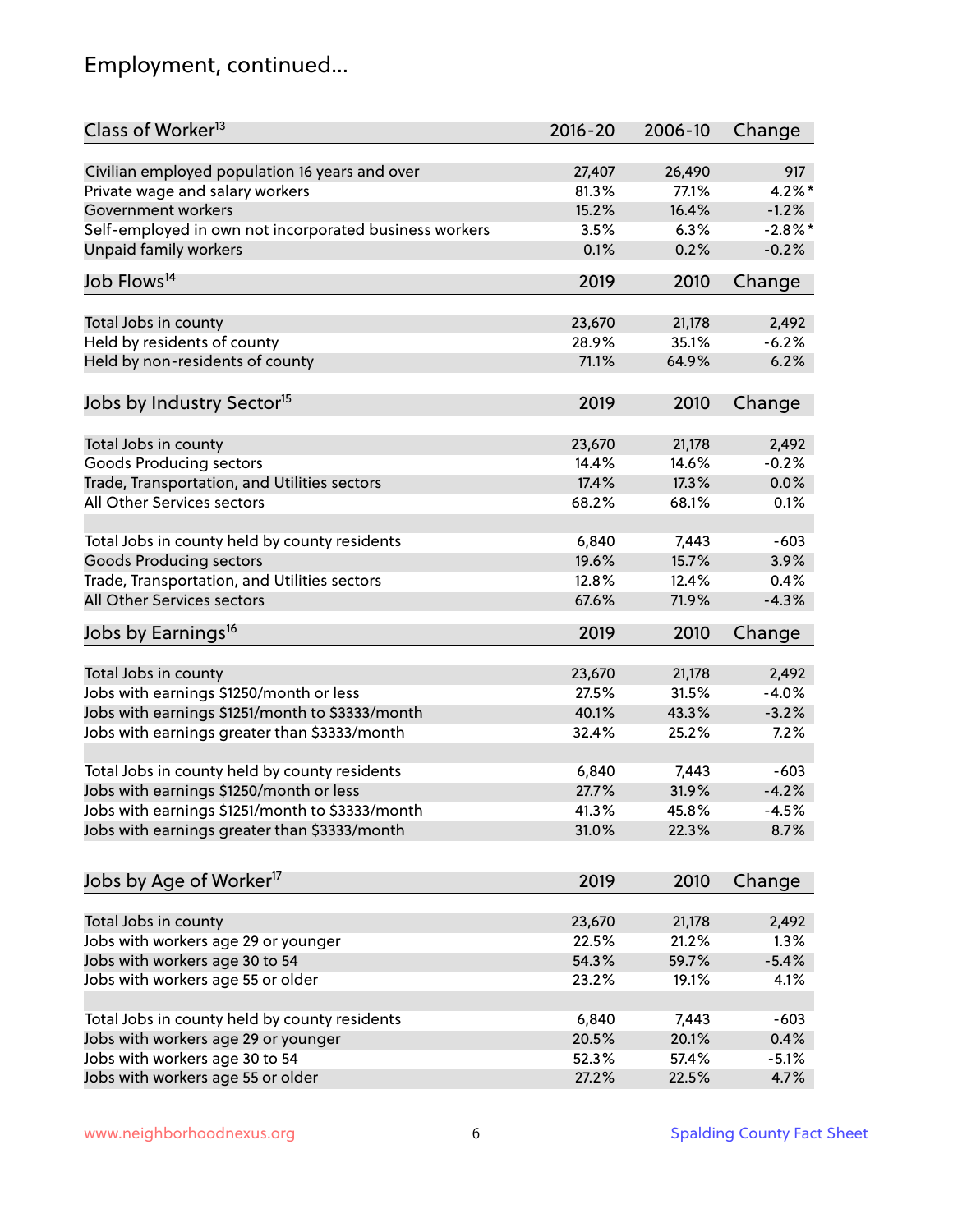#### Education

| Early Learning <sup>18</sup>                        |             |         | 2022       |
|-----------------------------------------------------|-------------|---------|------------|
| Licensed Capacity of Early Learning Centers         |             |         | 1,576      |
| Licenced capacity per 1,000 children ages 0-4       |             |         | 366.5      |
| School Enrollment <sup>19</sup>                     | 2022        | 2010    | Change     |
|                                                     |             |         |            |
| <b>Enrolled in Public School</b>                    | 9,540       | 10,860  | $-1,320$   |
| White                                               | 32.3%       | 47.5%   | $-15.2%$   |
| <b>Black or African-American</b>                    | 51.1%       | 45.1%   | 6.0%       |
| Asian                                               | 0.5%        | 0.8%    | $-0.2%$    |
| Native American                                     | 0.3%        | 0.0%    | 0.3%       |
| Pacific Islander                                    | 0.1%        | 0.0%    | 0.0%       |
| <b>Biracial or Multi-Racial</b>                     | 5.2%        | 2.1%    | 3.1%       |
| Hispanic or Latino                                  | 10.5%       | 4.3%    | 6.2%       |
| Georgia Milestones: 3rd Grade Reading <sup>20</sup> |             |         | 2019       |
|                                                     |             |         |            |
| Number of Students Tested                           |             |         | 754        |
| Proficient or Distinguished                         |             |         | 25.7%      |
| Georgia Milestones: 8th Grade Math <sup>21</sup>    |             |         | 2019       |
| Number of Students Tested                           |             |         | 746        |
| Proficient or Distinguished                         |             |         | 31.6%      |
|                                                     |             |         |            |
| Graduation Rates <sup>22</sup>                      | 2021        | 2012    | Change     |
| Cohort                                              | 644         | 695     | $-51$      |
| <b>High School Graduation Rate</b>                  | 83.5%       | 63.7%   | 19.8%      |
|                                                     |             |         |            |
| Educational Attainment <sup>23</sup>                | $2016 - 20$ | 2006-10 | Change     |
| Population 25 years and over                        | 45,242      | 41,324  | $3,918*$   |
| Less than 9th grade                                 | 3.9%        | 7.7%    | $-3.8\%$ * |
| 9th to 12th grade, no diploma                       | 13.2%       | 17.5%   | $-4.4\%$ * |
| High school graduate (includes equivalency)         | 41.0%       | 36.8%   | $4.3\%$ *  |
| Some college, no degree                             | 17.4%       | 18.9%   | $-1.4%$    |
| Associate's degree                                  | 6.4%        | 5.5%    | $0.9\%$    |
| Bachelor's degree                                   | 11.2%       | 8.9%    | $2.3\%$ *  |
| Graduate or professional degree                     | 6.9%        | 4.7%    | $2.1\%$ *  |
|                                                     |             |         |            |
| Percent high school graduate or higher              | 82.9%       | 74.8%   | $8.2\%$ *  |
| Percent bachelor's degree or higher                 | 18.1%       | 13.6%   | 4.4%*      |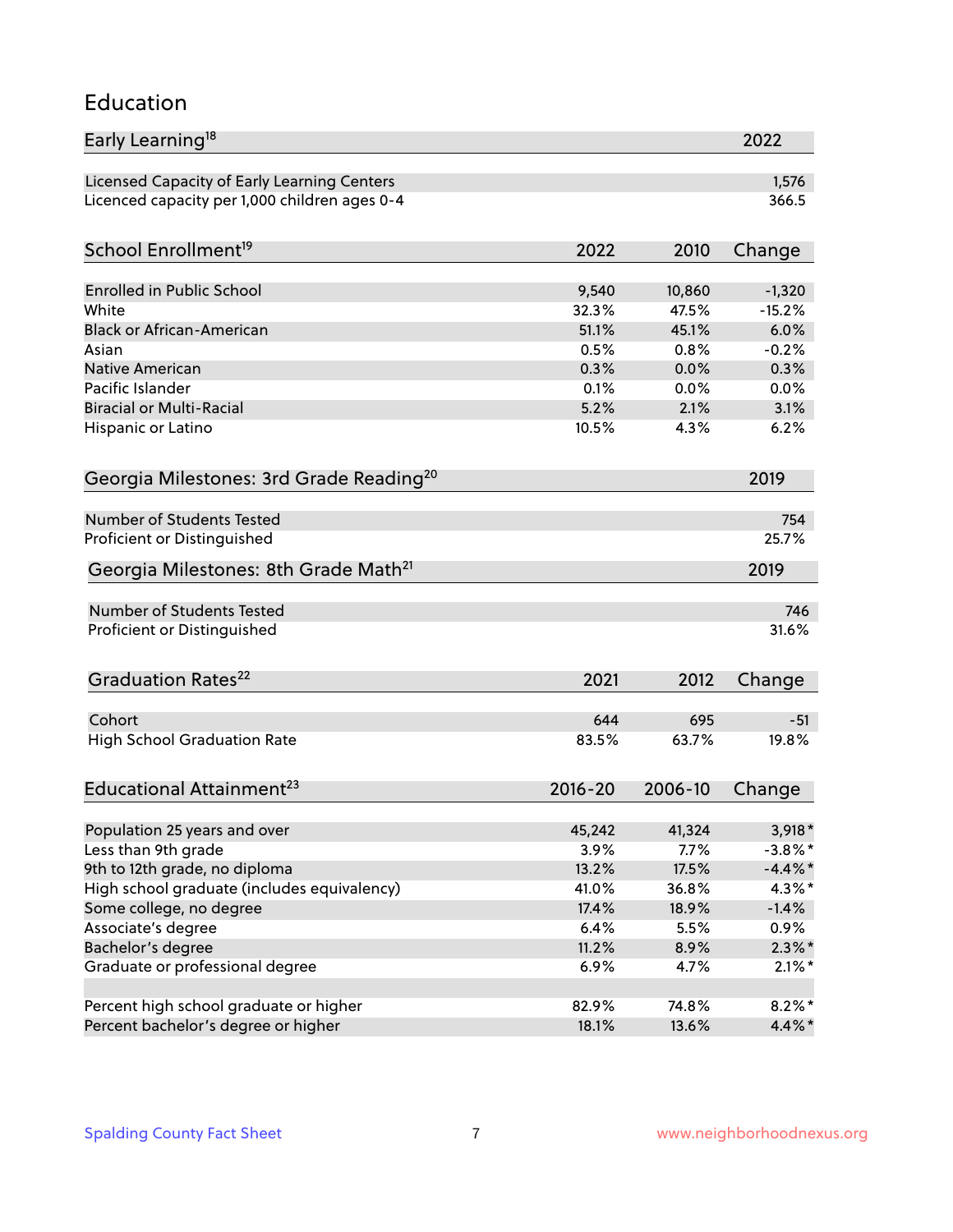### Housing

| <b>Total households</b><br>2,588*<br>25,693<br>23,105<br>Family households (families)<br>68.8%<br>70.2%<br>$-1.4%$<br>$-5.9\%$ *<br>With own children under 18 years<br>25.3%<br>31.3%<br>Married-couple family<br>$-3.2\%$ *<br>42.9%<br>46.1%<br>With own children of the householder under 18 years<br>12.9%<br>18.6%<br>$-5.6\%$ *<br>Male householder, no wife present, family<br>5.6%<br>5.6%<br>$-0.0%$<br>With own children of the householder under 18 years<br>2.6%<br>$-0.2%$<br>2.8%<br>Female householder, no husband present, family<br>20.3%<br>18.4%<br>1.8%<br>With own children of the householder under 18 years<br>9.8%<br>9.9%<br>$-0.1%$<br>Nonfamily households<br>31.2%<br>29.8%<br>1.4%<br>Householder living alone<br>26.1%<br>1.1%<br>25.0%<br>65 years and over<br>$2.9\%$ *<br>11.8%<br>9.0%<br>30.8%<br>37.4%<br>$-6.6%$ *<br>Households with one or more people under 18 years<br>Households with one or more people 65 years and over<br>34.7%<br>24.7%<br>10.0%*<br>$-0.19*$<br>Average household size<br>2.71<br>2.52<br>Average family size<br>$-0.22*$<br>3.03<br>3.25<br>Housing Occupancy <sup>25</sup><br>2016-20<br>Change<br>2006-10<br>Total housing units<br>26,435<br>$1,188*$<br>27,623<br>$5.6\%$ *<br>Occupied housing units<br>93.0%<br>87.4%<br>Vacant housing units<br>7.0%<br>12.6%<br>$-5.6\%$ *<br>$-3.6*$<br>0.5<br>4.1<br>Homeowner vacancy rate<br>10.0<br>$-4.4*$<br>Rental vacancy rate<br>5.6<br>Units in Structure <sup>26</sup><br>$2016 - 20$<br>2006-10<br>Change<br>27,623<br>26,435<br>$1,188*$<br>Total housing units<br>$5.1\%$ *<br>1-unit, detached<br>78.7%<br>73.5%<br>1-unit, attached<br>1.5%<br>2.6%<br>$-1.2\%$ *<br>3.3%<br>4.5%<br>2 units<br>$-1.3%$<br>3 or 4 units<br>3.0%<br>4.0%<br>$-0.9\%$<br>5 to 9 units<br>3.8%<br>$-0.3%$<br>4.1%<br>10 to 19 units<br>1.6%<br>1.4%<br>0.2%<br>0.5%<br>20 or more units<br>2.3%<br>1.8%<br>Mobile home<br>5.9%<br>8.1%<br>$-2.2%$ * | Households by Type <sup>24</sup> | 2016-20 | 2006-10 | Change  |
|-------------------------------------------------------------------------------------------------------------------------------------------------------------------------------------------------------------------------------------------------------------------------------------------------------------------------------------------------------------------------------------------------------------------------------------------------------------------------------------------------------------------------------------------------------------------------------------------------------------------------------------------------------------------------------------------------------------------------------------------------------------------------------------------------------------------------------------------------------------------------------------------------------------------------------------------------------------------------------------------------------------------------------------------------------------------------------------------------------------------------------------------------------------------------------------------------------------------------------------------------------------------------------------------------------------------------------------------------------------------------------------------------------------------------------------------------------------------------------------------------------------------------------------------------------------------------------------------------------------------------------------------------------------------------------------------------------------------------------------------------------------------------------------------------------------------------------------------------------------------------------------------------------------------------------------------------------------|----------------------------------|---------|---------|---------|
|                                                                                                                                                                                                                                                                                                                                                                                                                                                                                                                                                                                                                                                                                                                                                                                                                                                                                                                                                                                                                                                                                                                                                                                                                                                                                                                                                                                                                                                                                                                                                                                                                                                                                                                                                                                                                                                                                                                                                             |                                  |         |         |         |
|                                                                                                                                                                                                                                                                                                                                                                                                                                                                                                                                                                                                                                                                                                                                                                                                                                                                                                                                                                                                                                                                                                                                                                                                                                                                                                                                                                                                                                                                                                                                                                                                                                                                                                                                                                                                                                                                                                                                                             |                                  |         |         |         |
|                                                                                                                                                                                                                                                                                                                                                                                                                                                                                                                                                                                                                                                                                                                                                                                                                                                                                                                                                                                                                                                                                                                                                                                                                                                                                                                                                                                                                                                                                                                                                                                                                                                                                                                                                                                                                                                                                                                                                             |                                  |         |         |         |
|                                                                                                                                                                                                                                                                                                                                                                                                                                                                                                                                                                                                                                                                                                                                                                                                                                                                                                                                                                                                                                                                                                                                                                                                                                                                                                                                                                                                                                                                                                                                                                                                                                                                                                                                                                                                                                                                                                                                                             |                                  |         |         |         |
|                                                                                                                                                                                                                                                                                                                                                                                                                                                                                                                                                                                                                                                                                                                                                                                                                                                                                                                                                                                                                                                                                                                                                                                                                                                                                                                                                                                                                                                                                                                                                                                                                                                                                                                                                                                                                                                                                                                                                             |                                  |         |         |         |
|                                                                                                                                                                                                                                                                                                                                                                                                                                                                                                                                                                                                                                                                                                                                                                                                                                                                                                                                                                                                                                                                                                                                                                                                                                                                                                                                                                                                                                                                                                                                                                                                                                                                                                                                                                                                                                                                                                                                                             |                                  |         |         |         |
|                                                                                                                                                                                                                                                                                                                                                                                                                                                                                                                                                                                                                                                                                                                                                                                                                                                                                                                                                                                                                                                                                                                                                                                                                                                                                                                                                                                                                                                                                                                                                                                                                                                                                                                                                                                                                                                                                                                                                             |                                  |         |         |         |
|                                                                                                                                                                                                                                                                                                                                                                                                                                                                                                                                                                                                                                                                                                                                                                                                                                                                                                                                                                                                                                                                                                                                                                                                                                                                                                                                                                                                                                                                                                                                                                                                                                                                                                                                                                                                                                                                                                                                                             |                                  |         |         |         |
|                                                                                                                                                                                                                                                                                                                                                                                                                                                                                                                                                                                                                                                                                                                                                                                                                                                                                                                                                                                                                                                                                                                                                                                                                                                                                                                                                                                                                                                                                                                                                                                                                                                                                                                                                                                                                                                                                                                                                             |                                  |         |         |         |
|                                                                                                                                                                                                                                                                                                                                                                                                                                                                                                                                                                                                                                                                                                                                                                                                                                                                                                                                                                                                                                                                                                                                                                                                                                                                                                                                                                                                                                                                                                                                                                                                                                                                                                                                                                                                                                                                                                                                                             |                                  |         |         |         |
|                                                                                                                                                                                                                                                                                                                                                                                                                                                                                                                                                                                                                                                                                                                                                                                                                                                                                                                                                                                                                                                                                                                                                                                                                                                                                                                                                                                                                                                                                                                                                                                                                                                                                                                                                                                                                                                                                                                                                             |                                  |         |         |         |
|                                                                                                                                                                                                                                                                                                                                                                                                                                                                                                                                                                                                                                                                                                                                                                                                                                                                                                                                                                                                                                                                                                                                                                                                                                                                                                                                                                                                                                                                                                                                                                                                                                                                                                                                                                                                                                                                                                                                                             |                                  |         |         |         |
|                                                                                                                                                                                                                                                                                                                                                                                                                                                                                                                                                                                                                                                                                                                                                                                                                                                                                                                                                                                                                                                                                                                                                                                                                                                                                                                                                                                                                                                                                                                                                                                                                                                                                                                                                                                                                                                                                                                                                             |                                  |         |         |         |
|                                                                                                                                                                                                                                                                                                                                                                                                                                                                                                                                                                                                                                                                                                                                                                                                                                                                                                                                                                                                                                                                                                                                                                                                                                                                                                                                                                                                                                                                                                                                                                                                                                                                                                                                                                                                                                                                                                                                                             |                                  |         |         |         |
|                                                                                                                                                                                                                                                                                                                                                                                                                                                                                                                                                                                                                                                                                                                                                                                                                                                                                                                                                                                                                                                                                                                                                                                                                                                                                                                                                                                                                                                                                                                                                                                                                                                                                                                                                                                                                                                                                                                                                             |                                  |         |         |         |
|                                                                                                                                                                                                                                                                                                                                                                                                                                                                                                                                                                                                                                                                                                                                                                                                                                                                                                                                                                                                                                                                                                                                                                                                                                                                                                                                                                                                                                                                                                                                                                                                                                                                                                                                                                                                                                                                                                                                                             |                                  |         |         |         |
|                                                                                                                                                                                                                                                                                                                                                                                                                                                                                                                                                                                                                                                                                                                                                                                                                                                                                                                                                                                                                                                                                                                                                                                                                                                                                                                                                                                                                                                                                                                                                                                                                                                                                                                                                                                                                                                                                                                                                             |                                  |         |         |         |
|                                                                                                                                                                                                                                                                                                                                                                                                                                                                                                                                                                                                                                                                                                                                                                                                                                                                                                                                                                                                                                                                                                                                                                                                                                                                                                                                                                                                                                                                                                                                                                                                                                                                                                                                                                                                                                                                                                                                                             |                                  |         |         |         |
|                                                                                                                                                                                                                                                                                                                                                                                                                                                                                                                                                                                                                                                                                                                                                                                                                                                                                                                                                                                                                                                                                                                                                                                                                                                                                                                                                                                                                                                                                                                                                                                                                                                                                                                                                                                                                                                                                                                                                             |                                  |         |         |         |
|                                                                                                                                                                                                                                                                                                                                                                                                                                                                                                                                                                                                                                                                                                                                                                                                                                                                                                                                                                                                                                                                                                                                                                                                                                                                                                                                                                                                                                                                                                                                                                                                                                                                                                                                                                                                                                                                                                                                                             |                                  |         |         |         |
|                                                                                                                                                                                                                                                                                                                                                                                                                                                                                                                                                                                                                                                                                                                                                                                                                                                                                                                                                                                                                                                                                                                                                                                                                                                                                                                                                                                                                                                                                                                                                                                                                                                                                                                                                                                                                                                                                                                                                             |                                  |         |         |         |
|                                                                                                                                                                                                                                                                                                                                                                                                                                                                                                                                                                                                                                                                                                                                                                                                                                                                                                                                                                                                                                                                                                                                                                                                                                                                                                                                                                                                                                                                                                                                                                                                                                                                                                                                                                                                                                                                                                                                                             |                                  |         |         |         |
|                                                                                                                                                                                                                                                                                                                                                                                                                                                                                                                                                                                                                                                                                                                                                                                                                                                                                                                                                                                                                                                                                                                                                                                                                                                                                                                                                                                                                                                                                                                                                                                                                                                                                                                                                                                                                                                                                                                                                             |                                  |         |         |         |
|                                                                                                                                                                                                                                                                                                                                                                                                                                                                                                                                                                                                                                                                                                                                                                                                                                                                                                                                                                                                                                                                                                                                                                                                                                                                                                                                                                                                                                                                                                                                                                                                                                                                                                                                                                                                                                                                                                                                                             |                                  |         |         |         |
|                                                                                                                                                                                                                                                                                                                                                                                                                                                                                                                                                                                                                                                                                                                                                                                                                                                                                                                                                                                                                                                                                                                                                                                                                                                                                                                                                                                                                                                                                                                                                                                                                                                                                                                                                                                                                                                                                                                                                             |                                  |         |         |         |
|                                                                                                                                                                                                                                                                                                                                                                                                                                                                                                                                                                                                                                                                                                                                                                                                                                                                                                                                                                                                                                                                                                                                                                                                                                                                                                                                                                                                                                                                                                                                                                                                                                                                                                                                                                                                                                                                                                                                                             |                                  |         |         |         |
|                                                                                                                                                                                                                                                                                                                                                                                                                                                                                                                                                                                                                                                                                                                                                                                                                                                                                                                                                                                                                                                                                                                                                                                                                                                                                                                                                                                                                                                                                                                                                                                                                                                                                                                                                                                                                                                                                                                                                             |                                  |         |         |         |
|                                                                                                                                                                                                                                                                                                                                                                                                                                                                                                                                                                                                                                                                                                                                                                                                                                                                                                                                                                                                                                                                                                                                                                                                                                                                                                                                                                                                                                                                                                                                                                                                                                                                                                                                                                                                                                                                                                                                                             |                                  |         |         |         |
|                                                                                                                                                                                                                                                                                                                                                                                                                                                                                                                                                                                                                                                                                                                                                                                                                                                                                                                                                                                                                                                                                                                                                                                                                                                                                                                                                                                                                                                                                                                                                                                                                                                                                                                                                                                                                                                                                                                                                             |                                  |         |         |         |
|                                                                                                                                                                                                                                                                                                                                                                                                                                                                                                                                                                                                                                                                                                                                                                                                                                                                                                                                                                                                                                                                                                                                                                                                                                                                                                                                                                                                                                                                                                                                                                                                                                                                                                                                                                                                                                                                                                                                                             |                                  |         |         |         |
|                                                                                                                                                                                                                                                                                                                                                                                                                                                                                                                                                                                                                                                                                                                                                                                                                                                                                                                                                                                                                                                                                                                                                                                                                                                                                                                                                                                                                                                                                                                                                                                                                                                                                                                                                                                                                                                                                                                                                             |                                  |         |         |         |
|                                                                                                                                                                                                                                                                                                                                                                                                                                                                                                                                                                                                                                                                                                                                                                                                                                                                                                                                                                                                                                                                                                                                                                                                                                                                                                                                                                                                                                                                                                                                                                                                                                                                                                                                                                                                                                                                                                                                                             |                                  |         |         |         |
|                                                                                                                                                                                                                                                                                                                                                                                                                                                                                                                                                                                                                                                                                                                                                                                                                                                                                                                                                                                                                                                                                                                                                                                                                                                                                                                                                                                                                                                                                                                                                                                                                                                                                                                                                                                                                                                                                                                                                             |                                  |         |         |         |
|                                                                                                                                                                                                                                                                                                                                                                                                                                                                                                                                                                                                                                                                                                                                                                                                                                                                                                                                                                                                                                                                                                                                                                                                                                                                                                                                                                                                                                                                                                                                                                                                                                                                                                                                                                                                                                                                                                                                                             |                                  |         |         |         |
|                                                                                                                                                                                                                                                                                                                                                                                                                                                                                                                                                                                                                                                                                                                                                                                                                                                                                                                                                                                                                                                                                                                                                                                                                                                                                                                                                                                                                                                                                                                                                                                                                                                                                                                                                                                                                                                                                                                                                             |                                  |         |         |         |
|                                                                                                                                                                                                                                                                                                                                                                                                                                                                                                                                                                                                                                                                                                                                                                                                                                                                                                                                                                                                                                                                                                                                                                                                                                                                                                                                                                                                                                                                                                                                                                                                                                                                                                                                                                                                                                                                                                                                                             |                                  |         |         |         |
|                                                                                                                                                                                                                                                                                                                                                                                                                                                                                                                                                                                                                                                                                                                                                                                                                                                                                                                                                                                                                                                                                                                                                                                                                                                                                                                                                                                                                                                                                                                                                                                                                                                                                                                                                                                                                                                                                                                                                             |                                  |         |         |         |
|                                                                                                                                                                                                                                                                                                                                                                                                                                                                                                                                                                                                                                                                                                                                                                                                                                                                                                                                                                                                                                                                                                                                                                                                                                                                                                                                                                                                                                                                                                                                                                                                                                                                                                                                                                                                                                                                                                                                                             | Boat, RV, van, etc.              | 0.0%    | 0.0%    | $0.0\%$ |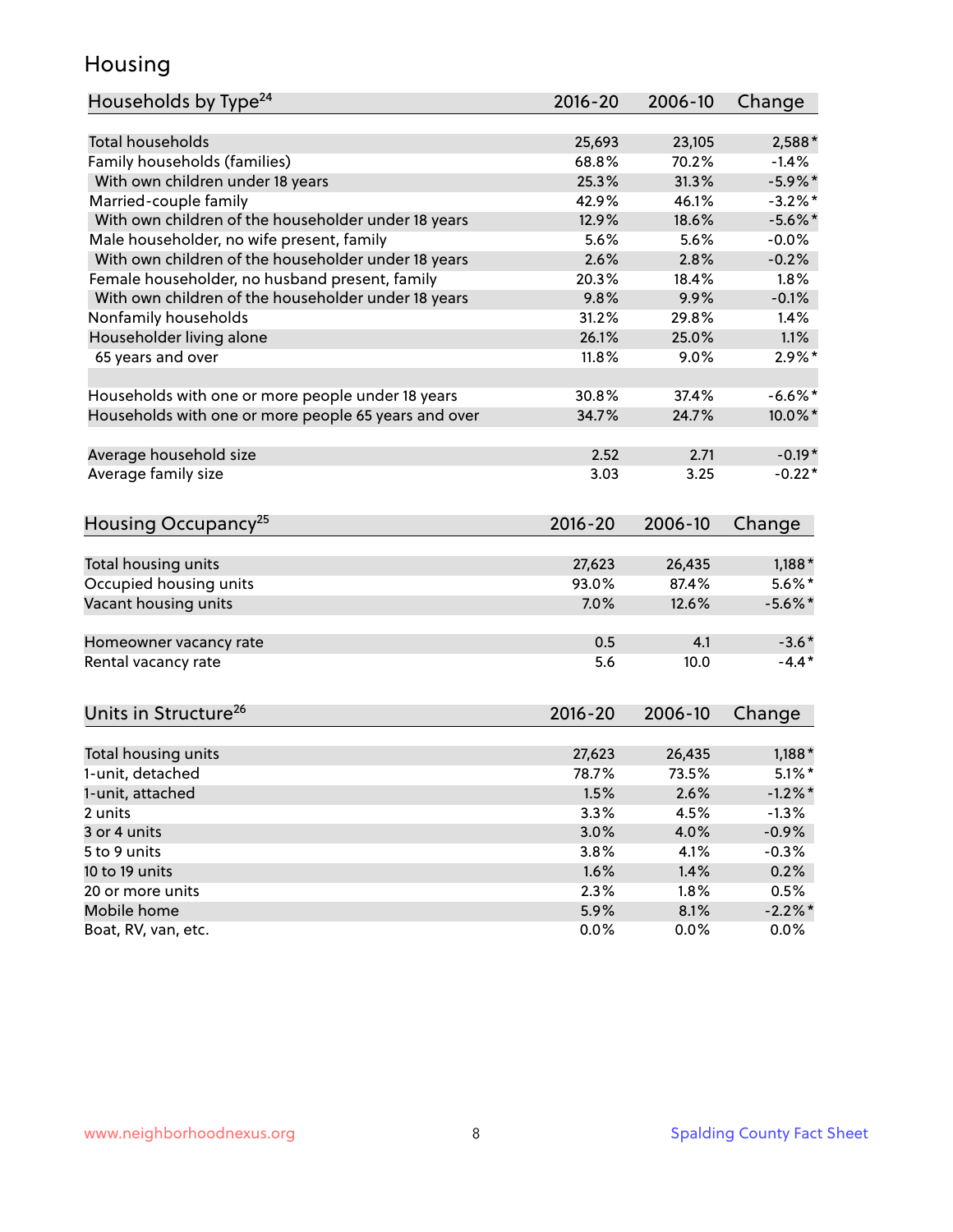## Housing, Continued...

| Year Structure Built <sup>27</sup>             | 2016-20     | 2006-10 | Change     |
|------------------------------------------------|-------------|---------|------------|
| Total housing units                            | 27,623      | 26,435  | $1,188*$   |
| Built 2014 or later                            | 4.0%        | (X)     | (X)        |
| Built 2010 to 2013                             | 1.9%        | (X)     | (X)        |
| Built 2000 to 2009                             | 15.0%       | 16.1%   | $-1.1%$    |
| Built 1990 to 1999                             | 16.3%       | 17.5%   | $-1.1%$    |
| Built 1980 to 1989                             | 14.0%       | 15.0%   | $-1.0%$    |
| Built 1970 to 1979                             | 18.4%       | 17.4%   | 1.0%       |
| Built 1960 to 1969                             | 11.4%       | 10.7%   | 0.7%       |
| Built 1950 to 1959                             | 9.8%        | 7.5%    | $2.3\%$ *  |
| Built 1940 to 1949                             | 4.9%        | 7.4%    | $-2.5%$ *  |
| Built 1939 or earlier                          | 4.2%        | 8.5%    | $-4.2\%$ * |
| Housing Tenure <sup>28</sup>                   | $2016 - 20$ | 2006-10 | Change     |
|                                                |             |         |            |
| Occupied housing units                         | 25,693      | 23,105  | 2,588*     |
| Owner-occupied                                 | 64.0%       | 64.6%   | $-0.6%$    |
| Renter-occupied                                | 36.0%       | 35.4%   | 0.6%       |
| Average household size of owner-occupied unit  | 2.52        | 2.68    | $-0.16$    |
| Average household size of renter-occupied unit | 2.53        | 2.77    | $-0.24$    |
| Residence 1 Year Ago <sup>29</sup>             | $2016 - 20$ | 2006-10 | Change     |
| Population 1 year and over                     | 65,331      | 62,424  | 2,907*     |
| Same house                                     | 88.2%       | 81.6%   | $6.6\%$ *  |
| Different house in the U.S.                    | 11.7%       | 18.3%   | $-6.6\%$ * |
| Same county                                    | 4.8%        | 12.3%   | $-7.5%$ *  |
| Different county                               | 6.9%        | 5.9%    | 0.9%       |
| Same state                                     | 5.9%        | 5.2%    | 0.7%       |
| Different state                                | 1.0%        | 0.7%    | 0.2%       |
| Abroad                                         | 0.1%        | 0.1%    | $-0.0%$    |
| Value of Housing Unit <sup>30</sup>            | $2016 - 20$ | 2006-10 | Change     |
|                                                |             |         |            |
| Owner-occupied units                           | 16,438      | 14,917  | $1,521*$   |
| Less than \$50,000                             | 9.1%        | 8.9%    | 0.2%       |
| \$50,000 to \$99,999                           | 25.5%       | 24.9%   | 0.6%       |
| \$100,000 to \$149,999                         | 21.6%       | 29.4%   | $-7.8%$ *  |
| \$150,000 to \$199,999                         | 17.9%       | 17.5%   | 0.4%       |
| \$200,000 to \$299,999                         | 16.1%       | 10.3%   | $5.8\%$ *  |
| \$300,000 to \$499,999                         | 8.7%        | 5.9%    | $2.7\%$ *  |
| \$500,000 to \$999,999                         | 1.2%        | 2.5%    | $-1.3\%$ * |
| \$1,000,000 or more                            | 0.0%        | 0.6%    | $-0.6%$ *  |
| Median (dollars)                               | 134,800     | 124,400 | 10,400*    |
| Mortgage Status <sup>31</sup>                  | $2016 - 20$ | 2006-10 | Change     |
| Owner-occupied units                           | 16,438      | 14,917  | $1,521*$   |
| Housing units with a mortgage                  | 60.3%       | 67.1%   | $-6.8\%$ * |
| Housing units without a mortgage               | 39.7%       | 32.9%   | $6.8\%$ *  |
|                                                |             |         |            |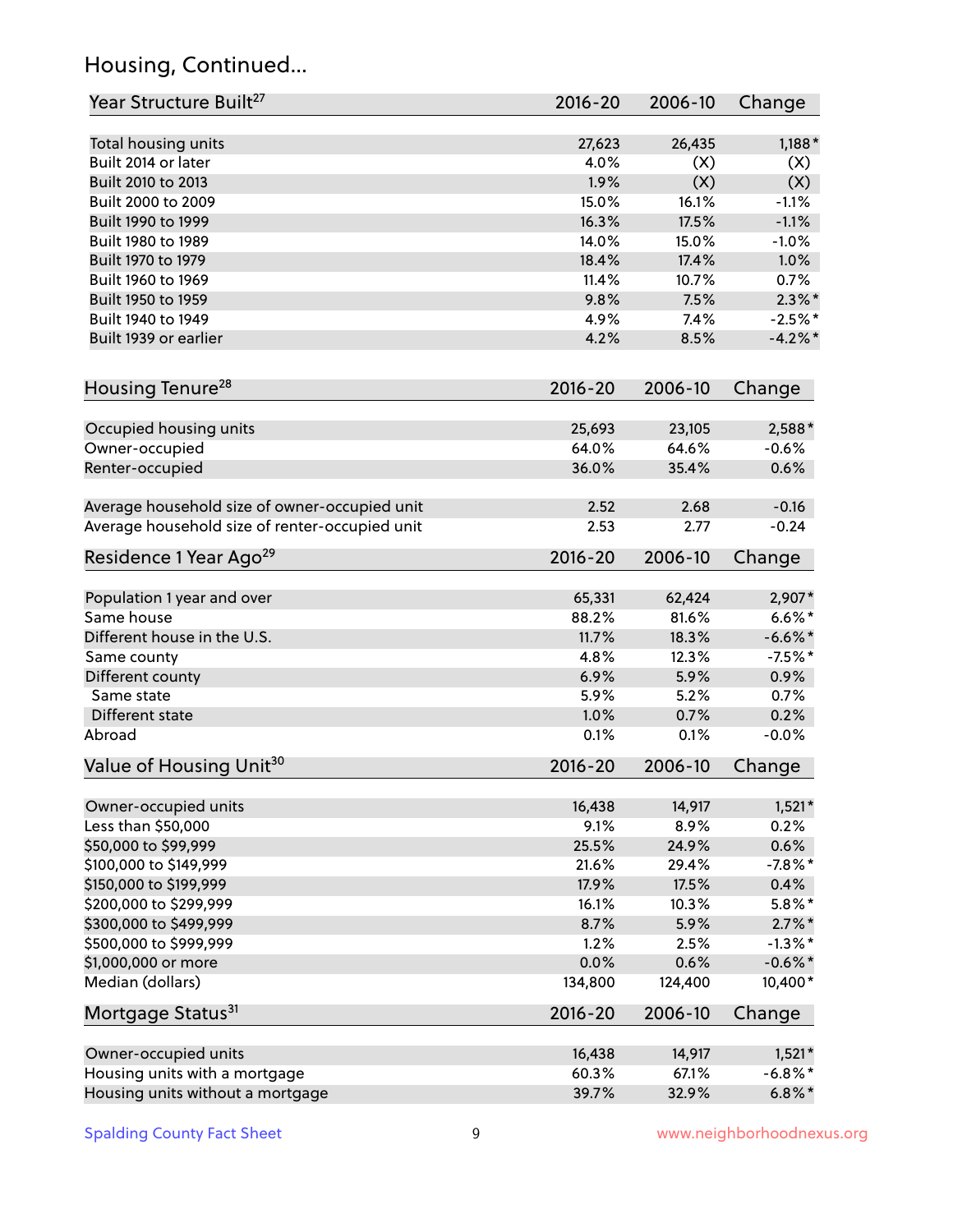## Housing, Continued...

| Selected Monthly Owner Costs <sup>32</sup>                                            | $2016 - 20$ | 2006-10 | Change     |
|---------------------------------------------------------------------------------------|-------------|---------|------------|
| Housing units with a mortgage                                                         | 9,905       | 10,007  | $-102$     |
| Less than \$300                                                                       | 0.1%        | 0.4%    | $-0.3%$    |
| \$300 to \$499                                                                        | 2.0%        | 1.0%    | $1.0\%$ *  |
| \$500 to \$999                                                                        | 33.6%       | 31.8%   | 1.7%       |
| \$1,000 to \$1,499                                                                    | 36.9%       | 38.1%   | $-1.2%$    |
| \$1,500 to \$1,999                                                                    | 17.4%       | 19.3%   | $-1.9%$    |
| \$2,000 to \$2,999                                                                    | 8.7%        | 6.8%    | 1.9%       |
| \$3,000 or more                                                                       | 1.4%        | 2.7%    | $-1.3%$    |
| Median (dollars)                                                                      | 1,167       | 1,200   | $-33$      |
| Housing units without a mortgage                                                      | 6,533       | 4,910   | $1,623*$   |
| Less than \$150                                                                       | 1.3%        | 3.4%    | $-2.1%$    |
| \$150 to \$249                                                                        | 13.3%       | 15.5%   | $-2.2%$    |
| \$250 to \$349                                                                        | 19.0%       | 24.2%   | $-5.3%$    |
| \$350 to \$499                                                                        | 31.2%       | 30.1%   | 1.1%       |
| \$500 to \$699                                                                        | 21.9%       | 15.8%   | $6.1\%$ *  |
| \$700 or more                                                                         | 13.3%       | 10.9%   | 2.4%       |
| Median (dollars)                                                                      | 430         | 380     | $50*$      |
| Selected Monthly Owner Costs as a Percentage of<br>Household Income <sup>33</sup>     | $2016 - 20$ | 2006-10 | Change     |
| Housing units with a mortgage (excluding units where<br>SMOCAPI cannot be computed)   | 9,887       | 9,952   | $-65$      |
| Less than 20.0 percent                                                                | 50.7%       | 35.2%   | 15.6%*     |
| 20.0 to 24.9 percent                                                                  | 13.3%       | 18.6%   | $-5.3\%$ * |
| 25.0 to 29.9 percent                                                                  | 8.9%        | 10.0%   | $-1.1%$    |
| 30.0 to 34.9 percent                                                                  | 7.3%        | 8.6%    | $-1.3%$    |
| 35.0 percent or more                                                                  | 19.7%       | 27.6%   | $-7.9%$ *  |
| Not computed                                                                          | 18          | 55      | $-37$      |
| Housing unit without a mortgage (excluding units where<br>SMOCAPI cannot be computed) | 6,370       | 4,775   | 1,595*     |
| Less than 10.0 percent                                                                | 39.7%       | 33.1%   | $6.6\% *$  |
| 10.0 to 14.9 percent                                                                  | 25.3%       | 21.4%   | $3.9\%$ *  |
| 15.0 to 19.9 percent                                                                  | 11.9%       | 11.7%   | 0.3%       |
| 20.0 to 24.9 percent                                                                  | 8.3%        | 4.8%    | $3.5\%$ *  |
| 25.0 to 29.9 percent                                                                  | 3.5%        | 8.6%    | $-5.0\%$ * |
| 30.0 to 34.9 percent                                                                  | 1.5%        | 5.7%    | $-4.2%$    |
| 35.0 percent or more                                                                  | 9.7%        | 14.7%   | $-5.0%$    |
| Not computed                                                                          | 163         | 135     | 28         |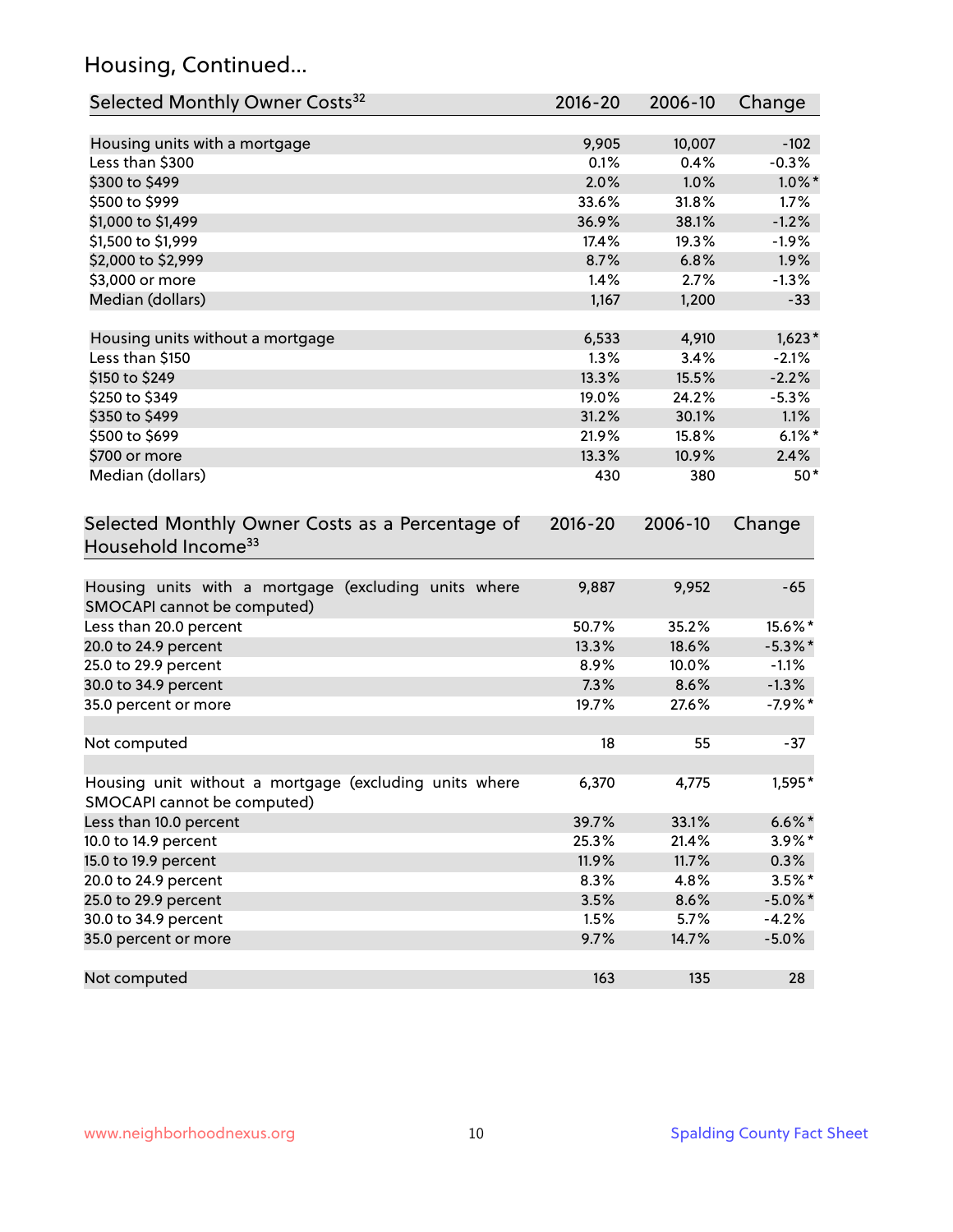## Housing, Continued...

| Gross Rent <sup>34</sup>                                                       | 2016-20     | 2006-10 | Change      |
|--------------------------------------------------------------------------------|-------------|---------|-------------|
|                                                                                |             |         |             |
| Occupied units paying rent                                                     | 8,860       | 7,772   | 1,088*      |
| Less than \$200                                                                | 1.1%        | 2.8%    | $-1.7%$     |
| \$200 to \$499                                                                 | 8.7%        | 13.4%   | $-4.7%$ *   |
| \$500 to \$749                                                                 | 20.2%       | 31.4%   | $-11.2\%$ * |
| \$750 to \$999                                                                 | 34.1%       | 35.7%   | $-1.6%$     |
| \$1,000 to \$1,499                                                             | 35.1%       | 14.7%   | 20.4%*      |
| \$1,500 to \$1,999                                                             | 0.9%        | 2.1%    | $-1.2%$     |
| \$2,000 or more                                                                | 0.0%        | $0.0\%$ | $0.0\%$     |
| Median (dollars)                                                               | 879         | 762     | $117*$      |
|                                                                                |             |         |             |
| No rent paid                                                                   | 395         | 416     | $-21$       |
|                                                                                |             |         |             |
| Gross Rent as a Percentage of Household Income <sup>35</sup>                   | $2016 - 20$ | 2006-10 | Change      |
|                                                                                |             |         |             |
| Occupied units paying rent (excluding units where GRAPI<br>cannot be computed) | 8,653       | 7,575   | $1,078*$    |
| Less than 15.0 percent                                                         | 12.4%       | 7.2%    | $5.2\%$ *   |
| 15.0 to 19.9 percent                                                           | 10.9%       | 11.3%   | $-0.3%$     |
| 20.0 to 24.9 percent                                                           | 11.2%       | 13.4%   | $-2.2%$     |
| 25.0 to 29.9 percent                                                           | 13.5%       | 11.7%   | 1.8%        |
| 30.0 to 34.9 percent                                                           | 10.0%       | 7.1%    | 2.8%        |
| 35.0 percent or more                                                           | 41.9%       | 49.3%   | $-7.4\%$ *  |
|                                                                                |             |         |             |
| Not computed                                                                   | 602         | 613     | $-11$       |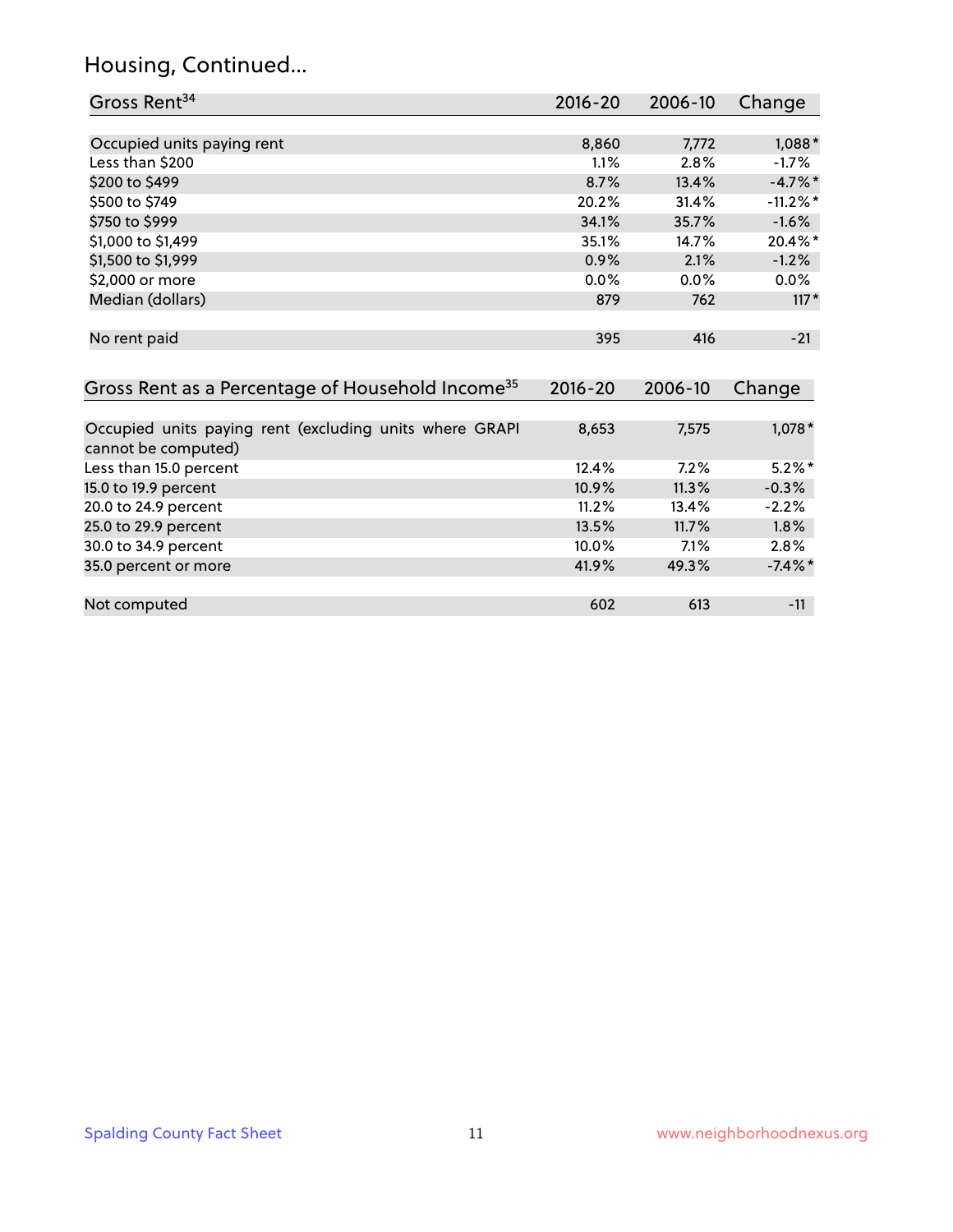## Community Involvement

| Voter Registration and Turnout <sup>36</sup> | 2020   |
|----------------------------------------------|--------|
|                                              |        |
| Active registered voters                     | 45.724 |
| Number voted in Presidential election        | 29,686 |
| Percent voted in Presidential election       | 64.9%  |

## Transportation

| Commuting to Work <sup>37</sup>           | 2016-20     | 2006-10 | Change     |
|-------------------------------------------|-------------|---------|------------|
|                                           |             |         |            |
| Workers 16 years and over                 | 26,920      | 25,741  | $1,179*$   |
| Car, truck, or van - drove alone          | 86.3%       | 77.6%   | $8.6\%$ *  |
| Car, truck, or van - carpooled            | 8.1%        | 16.1%   | $-8.0\%$ * |
| Public transportation (excluding taxicab) | $0.0\%$     | $0.9\%$ | $-0.8\%$ * |
| Walked                                    | 0.3%        | 1.2%    | $-0.9\%$ * |
| Other means                               | $0.9\%$     | $1.9\%$ | $-1.0\%$ * |
| Worked at home                            | 4.4%        | 2.3%    | $2.1\%$ *  |
|                                           |             |         |            |
| Mean travel time to work (minutes)        | 28.8        | 28.2    | 0.6        |
|                                           |             |         |            |
| Vehicles Available <sup>38</sup>          | $2016 - 20$ | 2006-10 | Change     |
|                                           |             |         |            |
| Occupied housing units                    | 25,693      | 23,105  | $2,588*$   |
| No vehicles available                     | $7.0\%$     | 8.6%    | $-1.5%$    |
| 1 vehicle available                       | 34.2%       | 33.3%   | $0.8\%$    |
| 2 vehicles available                      | 35.7%       | 34.8%   | $0.9\%$    |
| 3 or more vehicles available              | 23.1%       | 23.2%   | $-0.2%$    |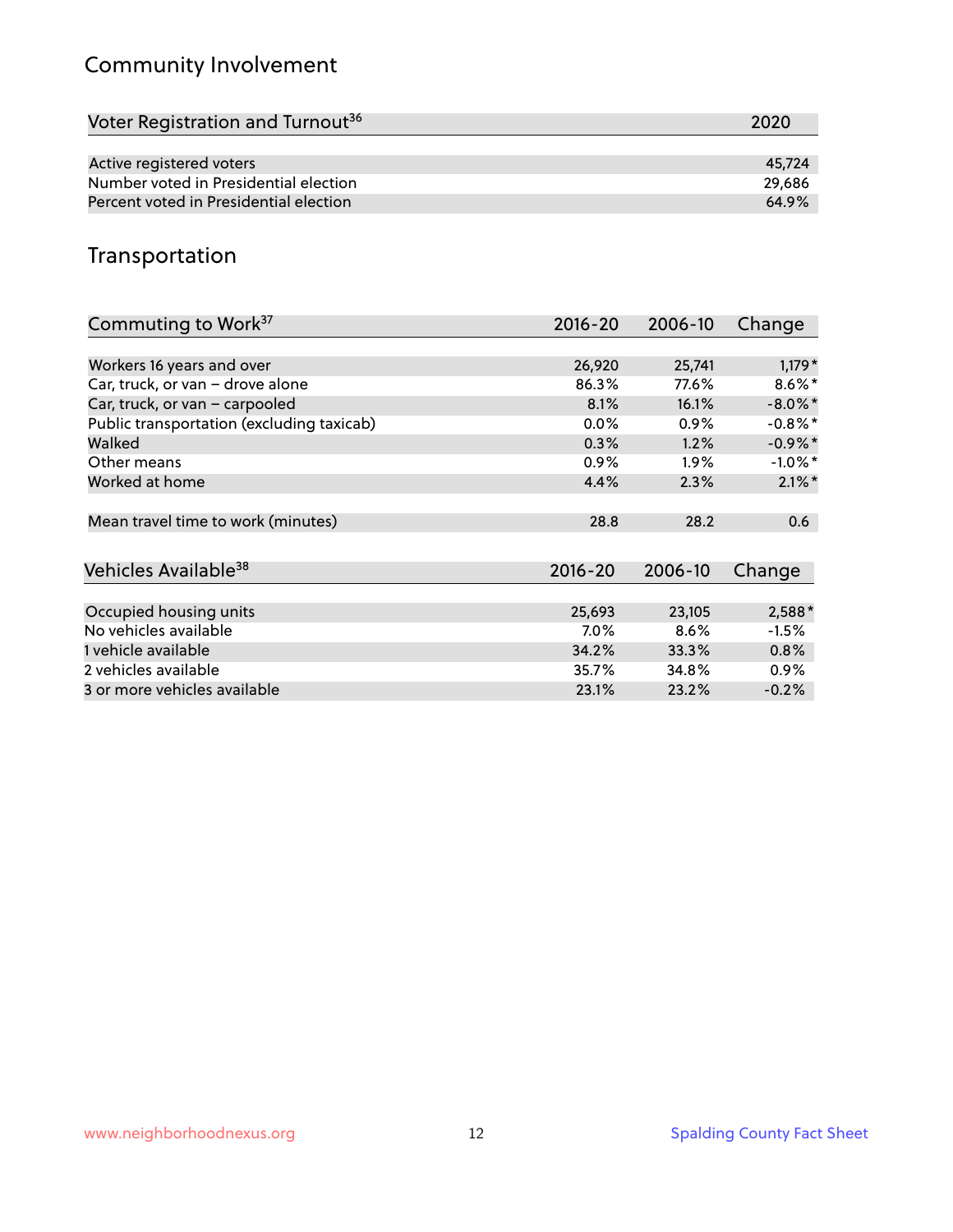#### Health

| Health Insurance coverage <sup>39</sup> | 2016-20 |
|-----------------------------------------|---------|
|-----------------------------------------|---------|

| Civilian Noninstitutionalized Population                | 64,904 |
|---------------------------------------------------------|--------|
| With health insurance coverage                          | 85.8%  |
| With private health insurance coverage                  | 55.5%  |
| With public health coverage                             | 43.7%  |
| No health insurance coverage                            | 14.2%  |
| Civilian Noninstitutionalized Population Under 19 years | 16,262 |
| No health insurance coverage                            | 5.9%   |
| Civilian Noninstitutionalized Population 19 to 64 years | 36,883 |
| In labor force:                                         | 26,414 |
| Employed:                                               | 25,364 |
| With health insurance coverage                          | 80.5%  |
| With private health insurance coverage                  | 42.1%  |
| With public coverage                                    | 9.1%   |
| No health insurance coverage                            | 19.5%  |
| Unemployed:                                             | 1,050  |
| With health insurance coverage                          | 56.3%  |
| With private health insurance coverage                  | 42.1%  |
| With public coverage                                    | 16.0%  |
| No health insurance coverage                            | 43.7%  |
| Not in labor force:                                     | 10,469 |
| With health insurance coverage                          | 72.5%  |
| With private health insurance coverage                  | 33.7%  |
| With public coverage                                    | 47.0%  |
| No health insurance coverage                            | 27.5%  |

# **Health Factors Most Recent** And The Control of the Control of The Control of The Control of The Control of The Control of The Control of The Control of The Control of The Control of The Control of The Control of The Contr

| Premature Death (YPLL before age 75 per 100,000 population, age-adjusted) <sup>40</sup> | 10,926.3 |
|-----------------------------------------------------------------------------------------|----------|
| Average number of Physically Unhealthy Days <sup>41</sup>                               | 5.0      |
| Average number of Mentally Unhealthy Days <sup>42</sup>                                 | 5.6      |
| Low Birthweight Births <sup>43</sup>                                                    | $12.9\%$ |
| Diabetes Prevalence <sup>44</sup>                                                       | 13.0%    |
| HIV Prevalence (per 100,000 population) <sup>45</sup>                                   | 382.3    |
| Rate, Deduplicated ER Visits for Asthma, Ages 0-17 <sup>46</sup>                        | 908.2    |